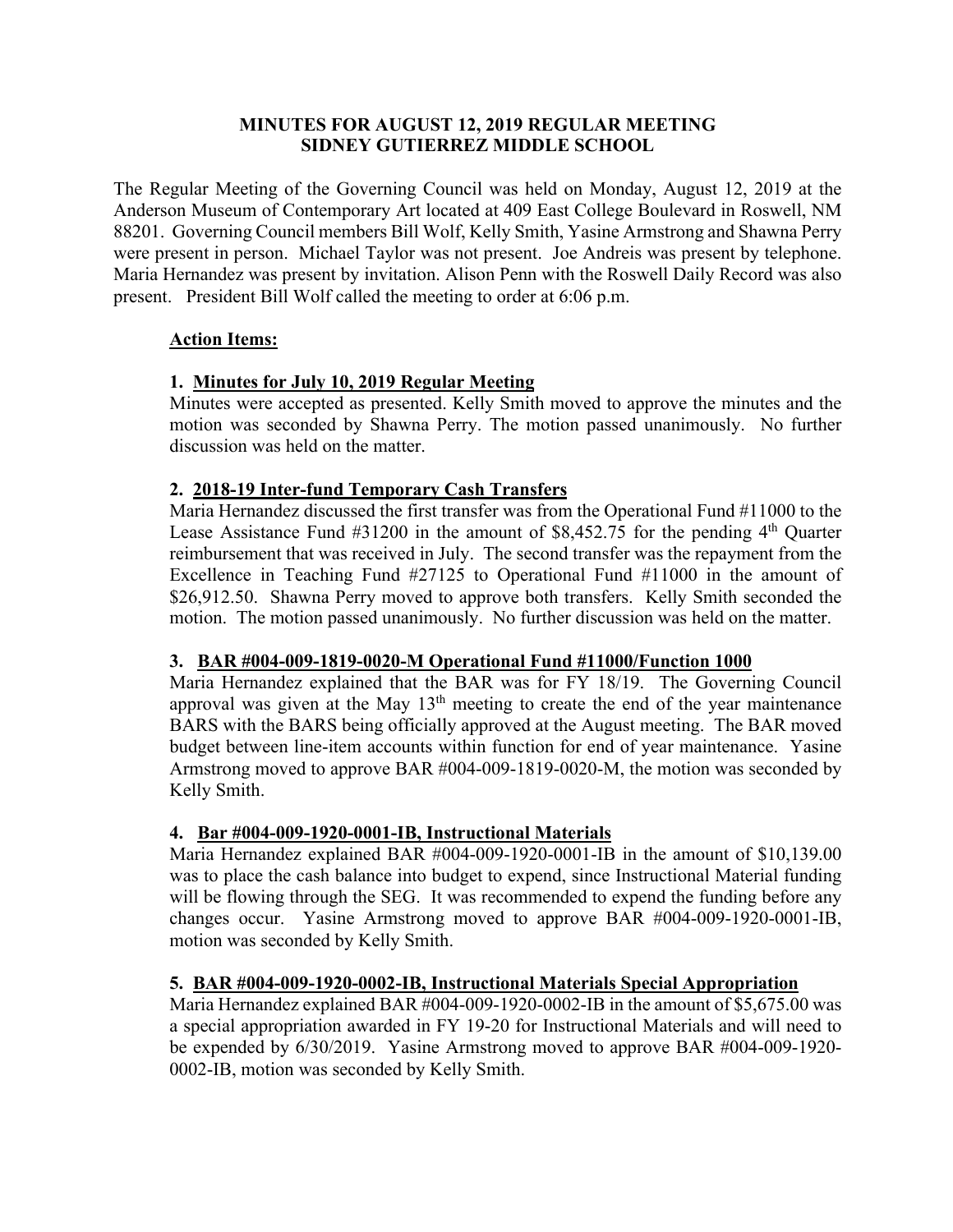# **6. SGMS Fixed Asset Listing 06/30/2019**

Yasine Armstrong moved to accept the SGMS Fixed Asset Listing as of 06/30/19 and the motion was seconded by Shawna Perry. The motion passed unanimously. No further discussion was held on the matter.

## **7. School Name Change – Discussion Only, Action Tabled**

No vote was taken on the matter, only discussion. Yasine Armstrong asked for an update on names discussed at the previous Governing Council Meeting. Sidney Gutierrez Learning Academy, Sidney Gutierrez Academy, and Sidney Gutierrez Public Charter School were the names of choice. Patty Matthews will need to be contacted in regards to the legalities of the name change. The new school name will only be in effect when needed, proceeding with the school expansion. The Governing Council will be voting on the name in the September 2019 meeting.

#### **Financial Update**

Maria Hernandez provided the Financial Report. Expenditures to date in the amount of \$41,959.57 reflected mainly building expenditures and annual NMPSIA payment.

#### **Facilities Update**

Joe Andreis requested the school be deep cleaned in preparation for the new school year. Fire alarm system was repaired. HVAC system is currently working. The system is requiring a new control board, which is obsolete, no response from ENGIE on a proposal.

#### **Other Business**

#### **New Business**

Bill Wolf inquired about SGMS starting late on Wednesday's, like Roswell ISD. Joe Andreis reported SGMS will not be following Roswell ISD late start Wednesday's. SGMS will maintain the same school schedule in order to keep continuity of instructional program for its students.

Date and time is still being determined for the Governing Council Workshop.

Foundation Fundraiser will be September 27, 2019. Tickets will be sold for the event "La Dolce Vida". There will be a silent and live auction during the event.